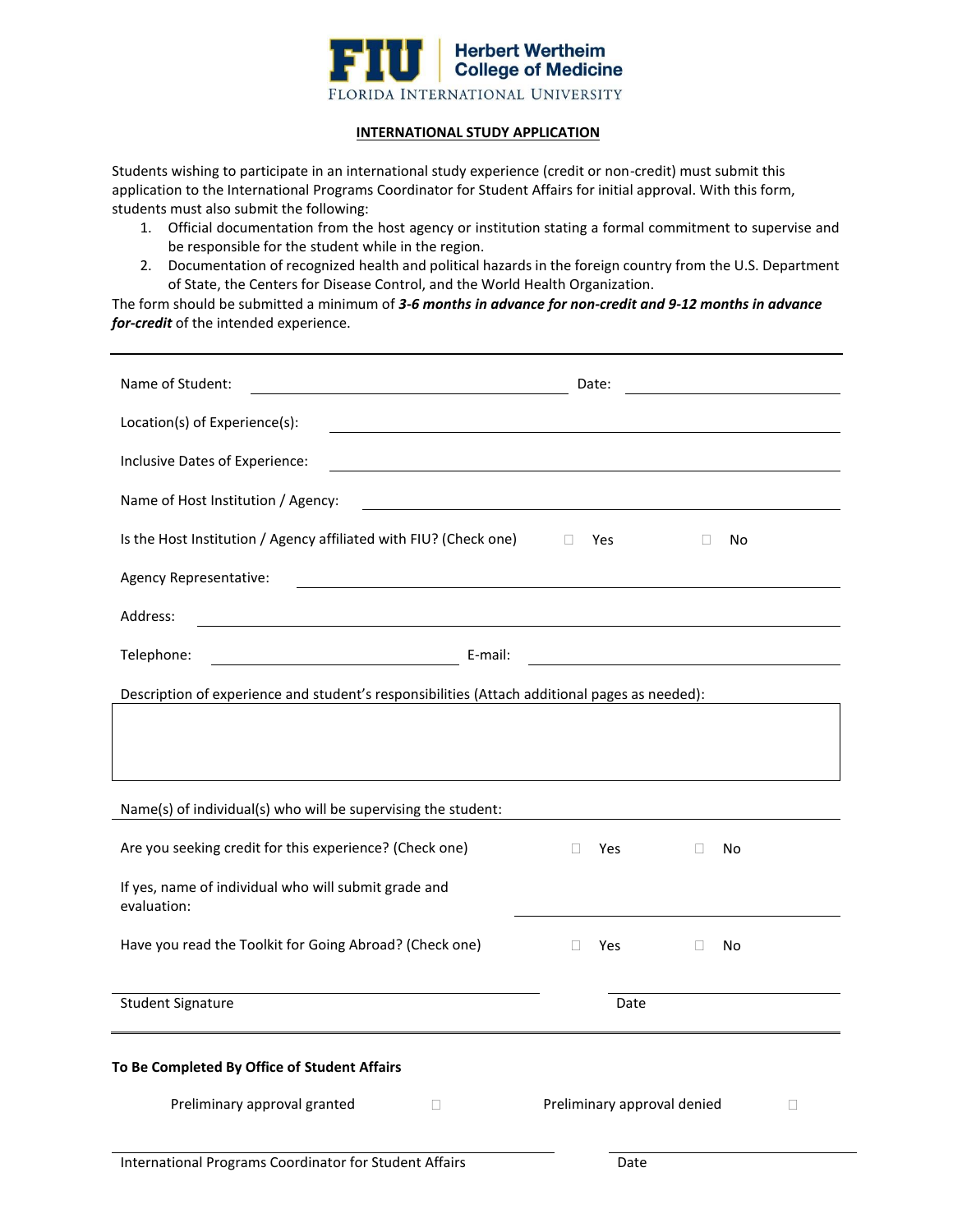

## **INTERNATIONAL STUDY APPLICATION**

# **EMERGENCY CONTACT INFORMATION**

| Name of Student                                     |              |              |        |          |
|-----------------------------------------------------|--------------|--------------|--------|----------|
| Location of Experience                              |              |              |        |          |
| Inclusive Dates of Experience                       |              |              |        |          |
| Host Institution / Agency                           |              |              |        |          |
| Contact information during international experience |              |              |        |          |
| <b>Street Address</b>                               |              | City         | State  | Zip code |
| Telephone #1                                        | Telephone #2 |              | E-mail |          |
| <b>Permanent contact information</b>                |              |              |        |          |
| <b>Street Address</b>                               |              | City         | State  | Zip code |
| Telephone #1                                        | Telephone #2 |              | E-mail |          |
| <b>Contact Information for closest relative</b>     |              |              |        |          |
| Name                                                |              | Relationship |        |          |
| <b>Street Address</b>                               |              | City         | State  | Zip code |
| Telephone #1                                        | Telephone #2 |              | E-mail |          |